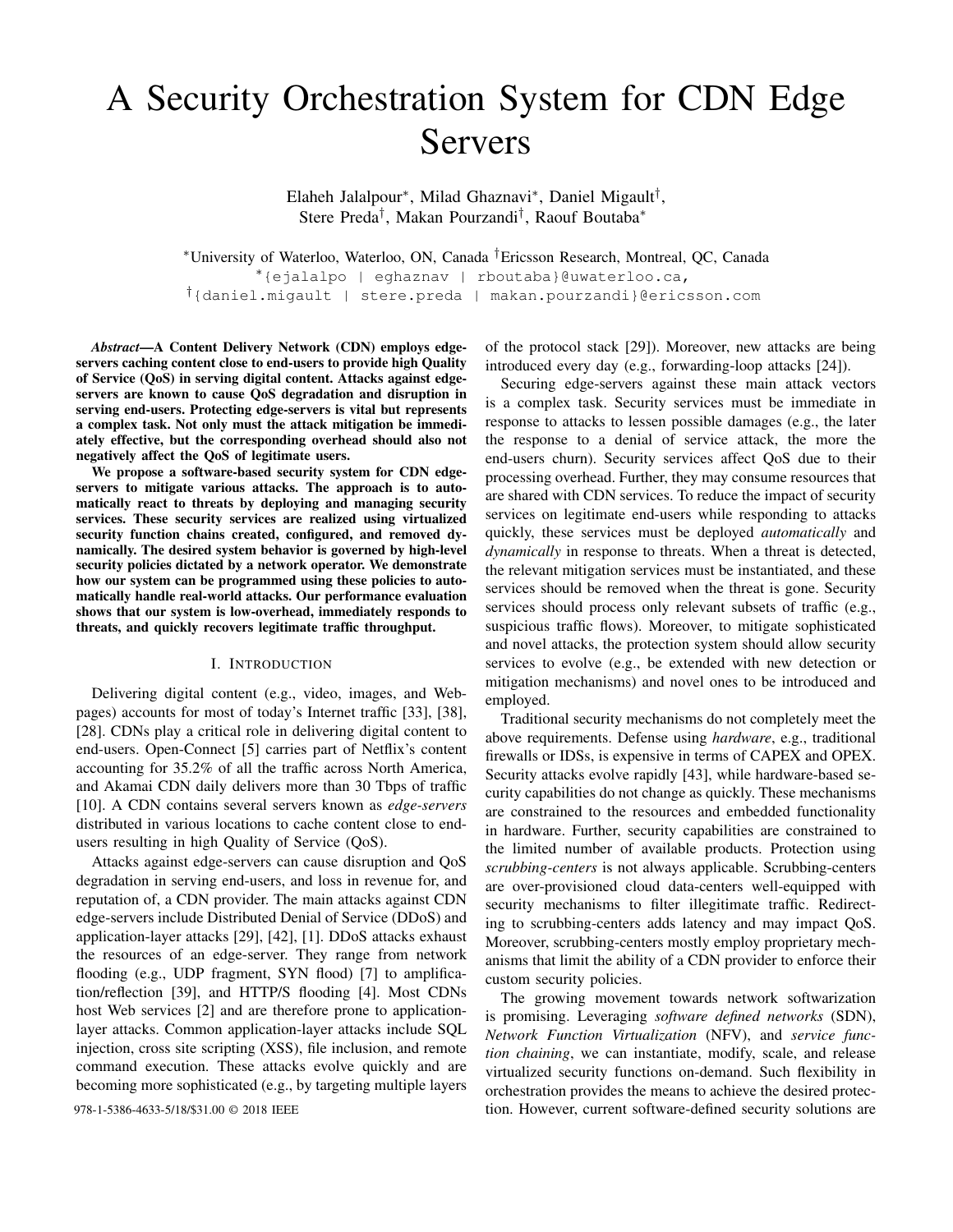insufficient. They are not tailored to the CDN environment and its security requirements. Recent work [27], [31], [19] focuses on DDoS attacks. Moreover, these solutions mainly provide *static* DDoS mitigation mechanisms that rely on a network operator to manually configure and provision. Finally, some of these solutions require deep and complex modifications to existing infrastructures.

This paper presents a security system to secure CDN edgeservers. Our system protects an edge-server where the security and content-delivery services share the same computational and networking resources. The overhead of security services is dynamically modulated to offset their negative impact on CDN services. Our system is governed by reactive high-level security policies translated into executable security orchestration actions. Security services are implemented using service function chaining. Orchestration actions dynamically create, modify, manage, and remove security services. To realize security chains, we employ general-purpose mechanisms and tools that are widely accepted in industry standards.

Our main contributions are: i) the design of a *dynamic* and *automatic* security orchestration system for protecting edgeservers, ii) a proof of concept implementation of the system, and iii) the demonstration of how our system can be flexibly programmed to handle real world use-cases. Performance evaluation results show that our system has a low overhead and can immediately respond to threats and quickly recover the throughput of legitimate traffic. In addition, using our system, we can prioritize end-users and inspect only relevant subsets of traffic.

The remainder of this paper is organized as follows. We discuss related work in Section II. In Section III, we present the design and implementation of our security orchestration system. Section IV presents two use-case scenarios in which our system dynamically manages security services. Section V presents the evaluation of our system. Finally, we conclude this paper in Section VI.

# II. RELATED WORK

Traditional Security Mechanisms. Scrubbing-centers are over-provisioned cloud data-centers that provide security mechanisms for high traffic loads. Using DNS or BGP mechanisms [3], traffic is redirected to scrubbing-centers to be inspected. Illegitimate traffic will be *scrubbed* and the remaining traffic will be forwarded to the original destination. The primary motivation for delivering content by CDNs is enhancing QoS by serving requests in the proximity of endusers. Although scrubbing-centers can provide protection, redirecting traffic to these fixed and potentially remote locations negatively impacts latency and throughput which results in QoS degradation. In addition, security services are constrained to proprietary security mechanisms offered by scrubbingcenters. In contrast, using our system, any custom security mechanism can be deployed. Also, traffic is processed locally to avoid potential latency and throughput degradation.

Software Defined Security. *DrawBridge* [32] employs end-hosts information to improve DDoS attack mitigation in an SDN-operated ISP network. End-hosts can subscribe and express their preferred traffic engineering rules. A DrawBridge controller (an SDN controller) then installs these rules in its SDN switches, or sends these rules to DrawBridge controllers of upstream ISPs. *Software Defined Security Service* (SENSS) [45] provides interfaces from ISPs that enable victims to detect and mitigate attacks across multiple SDN-operated ISP networks. However none of these proposals have seen any major deployment in real ISPs where significant upgrades have proven to be difficult or even impossible. As our system uses standard mechanisms, it can be deployed in practice without the need for major infrastructure upgrades. VFence [31] proposes a platform which performs SYN flood mitigation in a scalable manner by using dynamic allocation of virtual functions. To mitigate DDoS attacks, *Bohatei* [27] deploys a protection chain based on the attack types. The protection workflow is as follows. Bohatei i) *flags* a suspicious flow, ii) *estimates* the attack volume, iii) *places* defense functions across multiple data-centers, and iv) *steers* traffic through the chain. To mitigate SYN Flood attacks, Alharbi et al. [19] presents an NFV based platform consisting of *screening* and *resource allocation* modules. The former classifies and redirects traffic to corresponding security chains, and the latter allocates resources to chain functions. The application of these systems is limited to DDoS attacks. In contrast, our system can be used to mitigate different attacks against edge-servers.

Service Function Chaining Frameworks. CoMB [41] consolidates chain deployment by placing all functions of a chain in a single location (a *CoMB-box*). OpenBox [22] separates the data plane and the control plane of network functions and provides a northbound API for application development. Slick [20] provides a control-plane to develop applications composed of fine-grained elements performing custom packet-processing. However, to orchestrate security chains using these platforms, security functions have to be significantly modified. In contrast, standard security functions can be orchestrated using our system.

## III. SYSTEM DESIGN AND IMPLEMENTATION

Our system orchestrates security services in an edge-server environment. The edge-server can be a set of physical servers, a collection of virtual machines, or a combination of these. We refer to this environment as a *virtual edge-server*. Our goal is to design a security orchestration system that automatically and dynamically deploys and modifies security services under various environment and attack conditions. To do so, our system *reacts* to the dynamicity of the environment and attacks by instantiating and re-configuring customized security services. To minimize overhead on legitimate traffic, only relevant traffic subsets (e.g., suspicious traffic) can be processed by the security services. The security services are realized by *security chains* composed of one or multiple *virtual security functions*. The behavior of the system is regulated by *security policies* that an operator (e.g., a content provider or a CDN provider) specifies to achieve the desired security. As follows, we first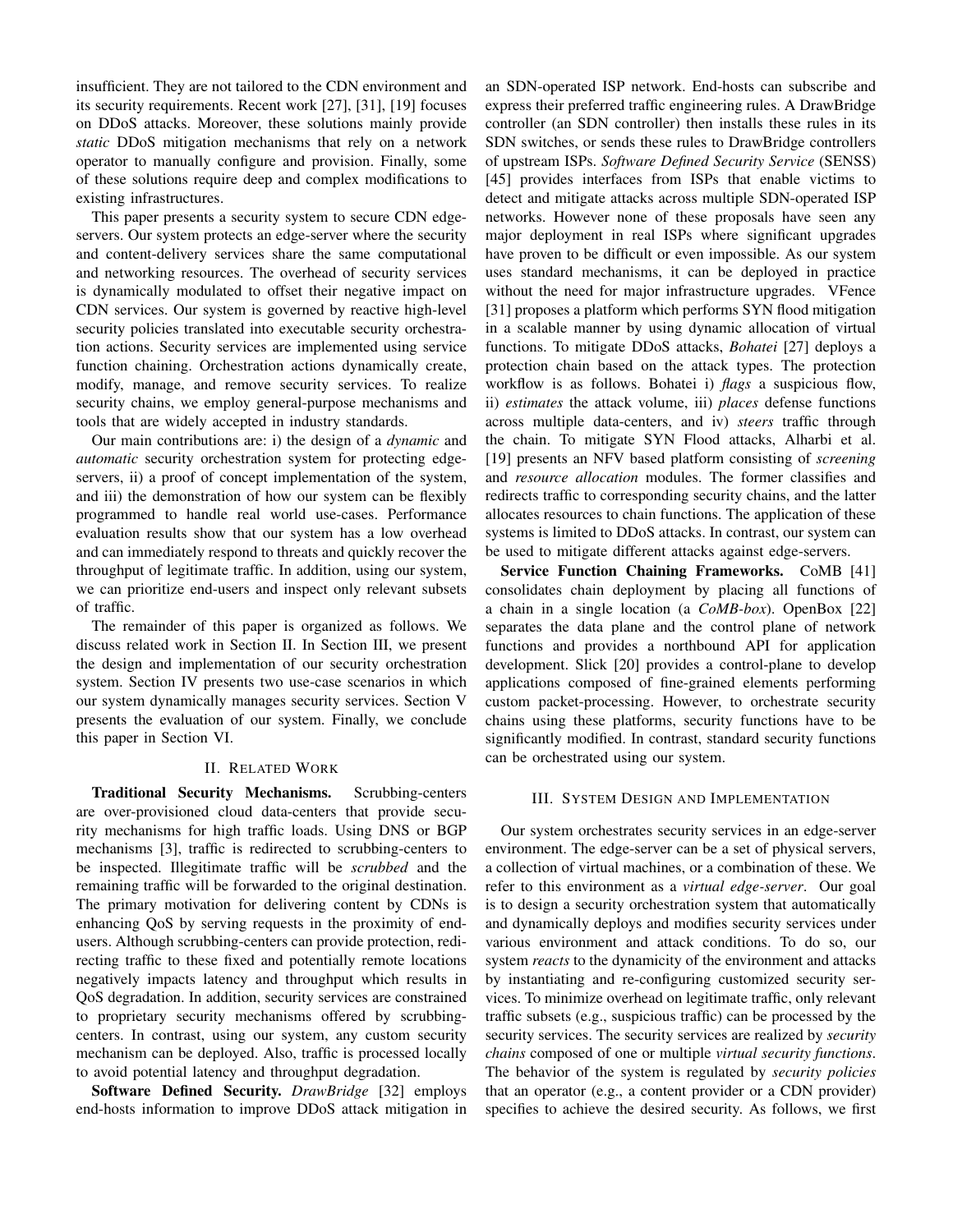

introduce the system architecture, then describe in detail each component of the system.

# *A. Architecture*

ETSI developed monitoring and management use-cases in the context of NFV security [12]. Our system architecture adapts some of the definitions from the ETSI use cases. As depicted in Fig. 1, it consists of three components as follows.

*1) Orchestrator:* Interacting with other components, the orchestrator *reacts* to various environment states and attack scenarios. This reactive behavior is governed by security policies specified by the network security administrator. The orchestrator translates these high level policies into executable operations, including deploying, modifying, and removing security chains as needed. We require policies to be simple enough for the network security administrator to specify, as well as to be independent of the underlying infrastructure and technology (e.g., independent from whether the security function is deployed in a container or a virtual machine)

*2) Virtual Infrastructure Manager:* According to NFV-MANO [11], the Virtual Infrastructure Manager (VIM) manages and controls infrastructure resources. In our design, this module controls the resources of a virtual edge-server and manages security chains. More specifically, it is responsible for creating, updating, querying, and deleting security chains. VIM provides a north-bound API, used by the other system components, to manage and query information about security chains. We require this north-bound API to be independent from underlying implementation mechanisms.

*3) Security Monitoring Analytic System:* The Security Monitoring Analytic System (SMAS) monitors and analyzes data collected across the system. This module queries VIM regarding deployed security services, monitors host's resources, and retrieves the logs of security functions. Analyzing the collected data, SMAS feeds the orchestrator with alerts that may trigger security actions. We require SMAS to have a small footprint in terms of resources utilization.

## *B. Orchestrator*

We express security policies in a language articulated around the notion of *events* that can be associated to security alerts (e.g., high-CPU load). The occurrence of an event is then associated to performing a set of *actions* (e.g., the

deployment of specific security services). Further, the current state of the environment must be considered to decide whether an action should be performed. This almost naturally leads us to adapt the *Event-Condition-Action* (ECA) paradigm [26]. Accordingly, if a certain event happens, provided that particular conditions hold, a specific sequence of actions is executed. Compared to the *Condition-Action* (CA) paradigm in which events are implicit and limited in scope [30], [37], in ECA, events are separated from actions and conditions. This explicit separation enables us to define custom events to capture various attacks and environment states.

We adapt  $\mathcal{L}_{active}$  [21], an ECA language, for the specification of our security policies. Here, first we list useful types of ECA rules, then we define the components of these rules.

*1) ECA Rules:* The following propositions are defined.

Active-rule. The occurrence of event  $e$  triggers the execution of action a if conditions  $c_1, \ldots, c_n$   $(n \ge 1)$  hold:

# e initiates a if  $c_1, \ldots, c_n$

**Causality.** If conditions  $c_1, \ldots, c_n$   $(n \geq 1)$  hold, the *complete* execution of action a makes  $p_1, \ldots, p_m$  ( $m \geq 1$ ) to be true:

a causes 
$$
p_1, \ldots, p_m
$$
 if  $c_1, \ldots, c_n$ 

 $p_i$  is either a condition (the same as a  $c_j$ ) or a predefined procedure. In the latter case, the predefined procedure is run (e.g.,  $timer(t)$  that starts a timer counting t units of time).

Event. Event  $e$  occurs after the execution of action  $a$  if conditions  $c_1, \ldots, c_n$   $(n \ge 1)$  hold:

e after a if 
$$
c_1, \ldots, c_n
$$

*2) Rule Components:* The event in an ECA rule specifies the signal that invokes this rule. An event may carry parameters providing more information regarding the event occurrence. We consider two types of events: i) security alerts generated by SMAS, and ii) *internal events* that happen as a result of executing an action. An example of a security alert is  $cpu\_high$  denoting that CPU utilization is higher than a given threshold. An example of internal events is timeout meaning that a certain timer has expired. The orchestrator listens on a selected TCP port to receive external events. Running an action, the orchestrator may *fire* internal events.

The conditions of an ECA rule are *predicates* evaluated and if satisfied, the rule actions are performed. Examples include time-related conditions, such as  $date(d)$  holding if the current date is d; service related ones, e.g.  $chain(x)$  and  $function(y)$ holding if a chain  $x$  and function  $y$  are deployed, respectively; traffic-related, for instance  $steered(t, x)$  indicating if traffic flow t, identified by a 5-tuple, is being processed by chain  $x$ .

The actions of an ECA rule constitute the security service logic performed if the conditions are satisfied. An action is a sequence of operations applied to security services. Actions must be defined carefully to avoid redundancy and ease policy consistency verification. As security services in our system are implemented using virtualized security function chains, we define the following elementary actions: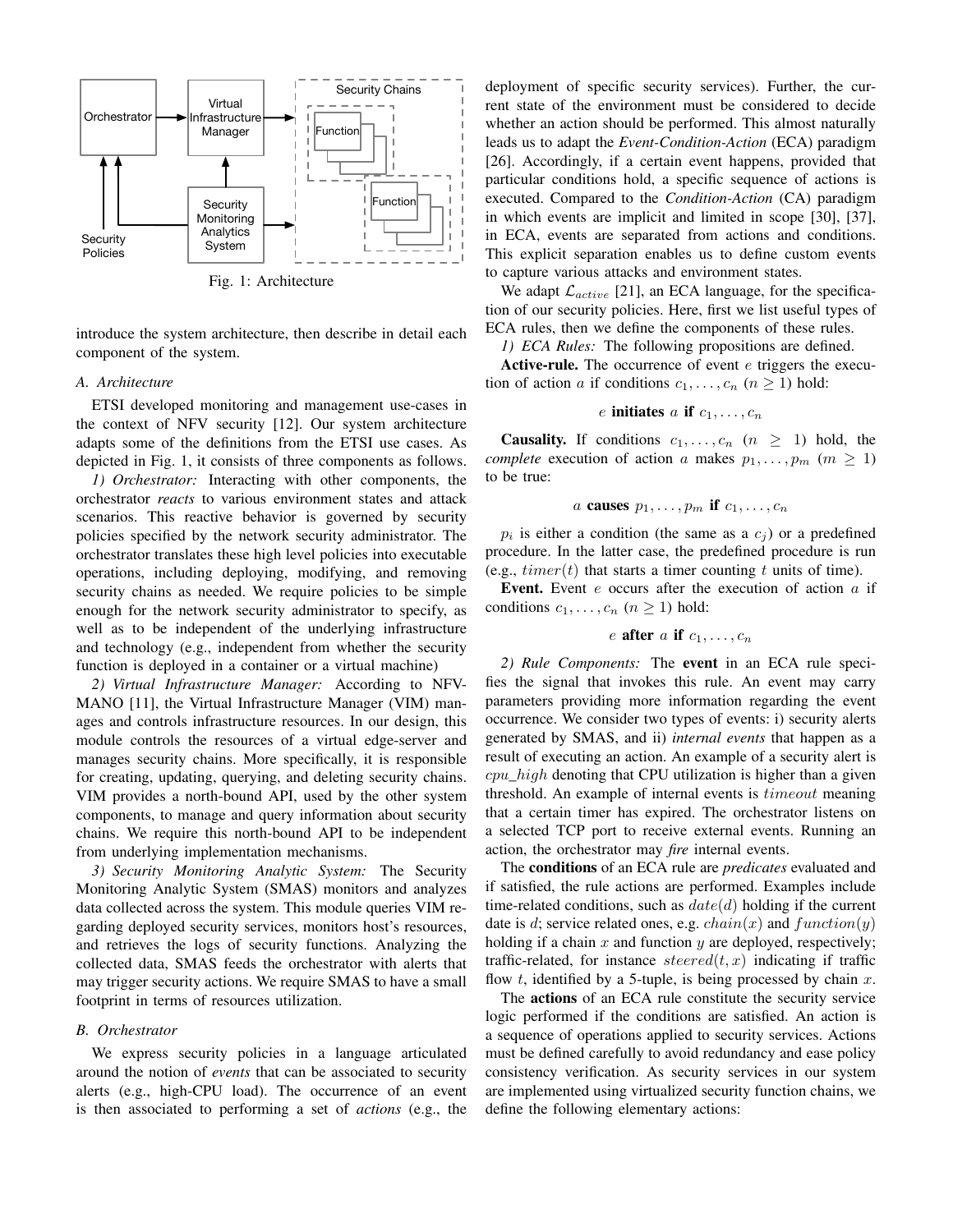- create\_chain(x : t, {y<sub>1</sub>: $k_1, \ldots, y_n: k_n$ }) deploys a chain named x to process traffic flow  $t$  with the ordered sequence of functions.  $y_i:k_i$  denotes a function named  $y_i$  of type  $k_i$  ( $n \geq 0$  where  $n = 0$  means the empty sequence of functions).
- delete\_chain(x) deletes deployed chain named x.
- insert $(x, y: k)$  inserts a function named y of type k into existing chain named  $x$ .
- $run(y, c)$  runs command c in function named y.
- $delete(x, y)$  deletes function named y from chain named x.

Traffic flow t in action create chain(.) is defined by tuple  $\langle f, i, j \rangle$ . In this tuple, f is a Berkeley packet filter expression [34] (e.g., " $ip$ " to filter IP traffic). A chain and traffic traversing through this chain create a *virtual* network. i and j are the symbolic *ingress* and *egress* of traffic in this network. We will discuss this further in Section III-C1.

*3) ECA Rule Examples:* Fig. 2 shows security policies that automatically deploy and remove a security chain. Rule 1 instructs that upon receiving the event  $high\_cpu$  meaning high CPU usage, the orchestrator deploys the chain named  $x$ , containing an  $IDS$  function named  $y$ , and steers all traffic coming from symbolic ingress 1 through this chain, then forwards traffic to symbolic egress 2. Rule 2 fires event  $\text{conf}$ after create chain(.) action if condition function(y) is valid showing that  $y$  has been installed. Rule 3 runs command "conf.sh" to configure function  $y$ . Rule 4 instructs that after the chain is created, a timer named  $tx$  is set for 10 time units. Rule 5 deletes the chain upon a timeout event for a timer  $tx$ , if condition  $chain(x)$  is true, meaning that chain x exists.

high\\_cpu **initiates** 
$$
create\_chain(x:, 1, 2, \{y:IDS\})
$$
  
if not  $chain(x)$  (1)

$$
conf \text{ after } create\_chain(x)
$$
  
if  $function(y)$  (2)

$$
conf \text{ initiates } run(y, \text{``conf.sh''})
$$
  
if true\n(3)

 $if true$  (4)

$$
create\_chain(x) \text{ causes } timer(tx, 10)
$$

$$
timeout(tx) \text{ initiates} \text{ delete\_chain}(x) \n\text{if } chain(x) \tag{5}
$$

# Fig. 2: ECA Security Policy Examples

*4) Rule Execution:* The run-time behavior of the system depends on how ECA rules are executed. More specifically, (i) how conditions are monitored and evaluated; (ii) what is the relative timing of executing the components of an ECA rule; and (iii) how rules are scheduled when an event triggers multiple rules, multiple events occur simultaneously, or a rule triggers other events that invoke other rules. For (i), a process checks the validity of a defined condition. *Coupling modes* [35] describe different timing strategies to deal with (ii). For (iii), the orchestrator maintains the list of fired events ordered based on their *priorities* and *occurrence time*. For more details,

we refer the reader to existing work on active databases [35], [23], [21]. Finally, to execute actions introduced in Section III-B2, the orchestrator translates these declarations to actual VIM API calls discussed in Section III-C3.

# *C. Virtual Infrastructure Manager*

Virtual Infrastructure Manager (VIM) is responsible to manage host resources, deploy, and manage security function chains. VIM provides an API to create/delete a chain, insert/delete a function to/from a chain, and query information about deployed chains. This API is used by the orchestrator to manage security services, and by SMAS to query about deployed functions. We leverage the following general purpose mechanisms and tools in the implementation of VIM:

Docker. Containers have a low resource overhead and are fast to create and destroy. VIM utilizes Docker [36] to manage container-based functions.

Network Service Header (NSH). NSH is a modern service plane protocol for dynamic service function chaining [40]. NSH specifies a sequence of functions through which packets are steered before reaching the destination address. NSH is independent of the underlying transport protocol. Further, it can carry metadata that can be exploited for more sophisticated chain operations. NSH is a widely accepted industry standard.

Open Virtual Switch. VIM implements the networking aspect of service function chaining using Open Virtual Switch (OVS) [6]. OVS operates at the kernel level and achieves fast, and constant-time traffic forwarding with very low overhead. We use NSH rules to forward traffic between functions.

*1) Specifications:* The following are used in calling the VIM's API.

Chain Specification. VIM uses the specification depicted in Fig. 3 where chain\_name specifies  $ch$  to be the unique name of this chain. As mentioned in Section III-B2, traffic traverses a virtual network connecting functions. ingress and egress respectively denote from which *point* in this network traffic enters the chain and to which point the traffic is forwarded after the chain process completes. A point in the network can be the Network Interface Cards (NICs) of a virtual edge-server, an explicit OVS port, or a deployed function's ingress or egress NICs. In Section IV, we use this powerful notation to compose chains. classification rules serves as a traffic filter applied on the ingress. This field specifies which traffic subset from ingress is forwarded to the chain. Two chains cannot have the same ingress and classification\_rules. Field functions denote the sequence of functions in the chain.

Function Specification. VIM instantiates a function based on three fields as follows. function\_image specifies the Docker image. function\_name is a unique name for the function. Each function in a chain or across chains must have a unique function\_name. Referring to this field, a function can be shared among multiple chains. Finally, field nsh\_aware is used for compatibility with legacy functions and states whether the function can parse NSH header.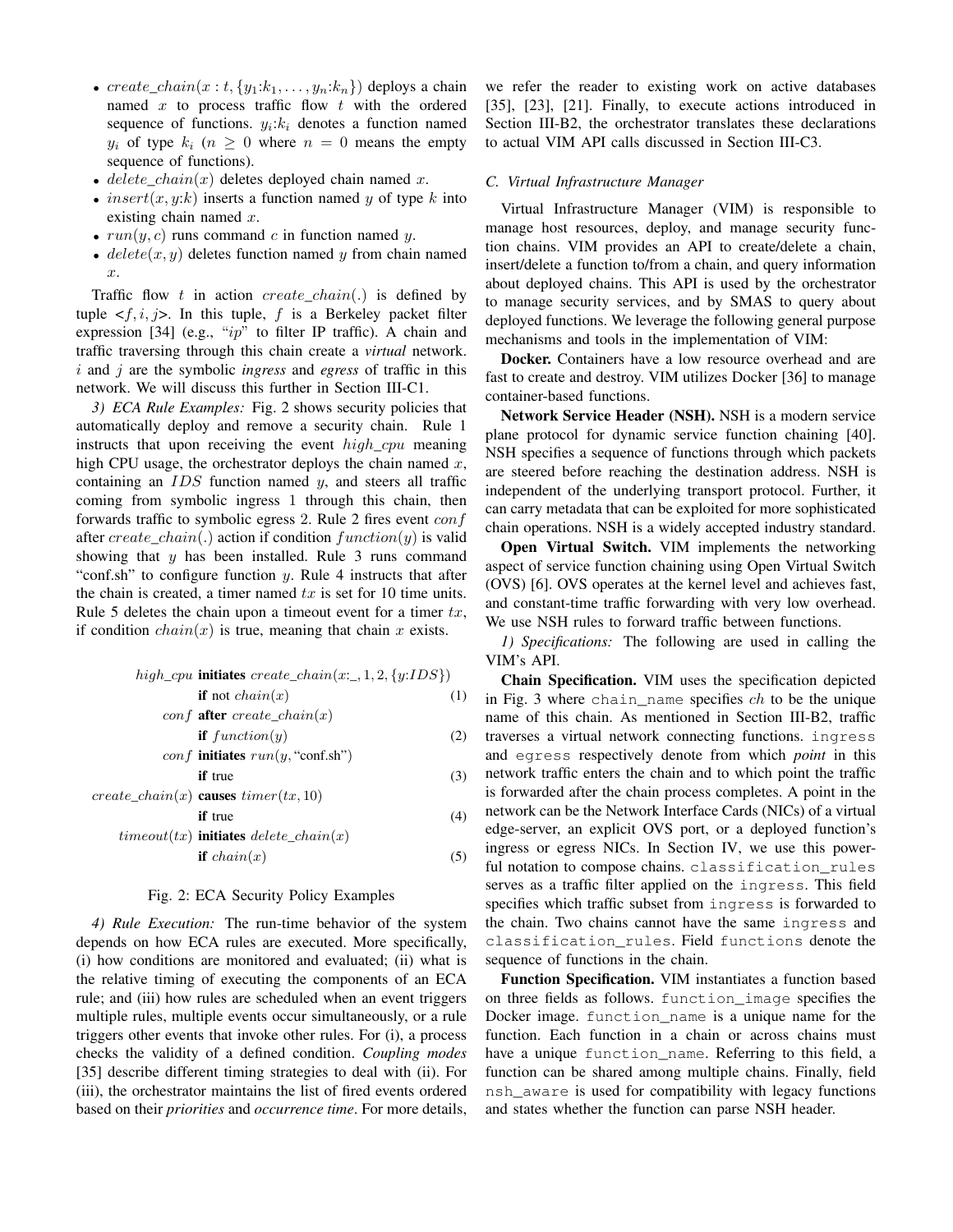```
{
 "chain_name": "ch",
"ingress": "1",
 "egress": "2",
 "classification_rules": "ip",
 "functions": [
   {
     "function_image": "Firewall",
     "function_name": "firewall",
     "nsh_aware": false
   },
   {
     "function_image": "IDS",
     "function_name": "ids",
     "nsh_aware": false
   }
]
```
}

Fig. 3: The Specification of a Chain and its Functions



Fig. 4: Service Function Chaining

*2) Service Function Chaining:* Functions are deployed based on the function specification using Docker. VIM creates and configures an *OVS bridge* which acts as the networking medium between functions. VIM connects each function to the OVS bridge by creating a veth-pair. One side of this veth-pair is attached to the OVS bridge, and the other side is connected to the container. Fig. 4a illustrates the deployment of the chain defined in Fig. 3.

Three sets of rules are inserted to steer traffic through the chain. i) *Classification rules* filter incoming packets from ingress based on classification\_rules and attach NSH header to these packets. ii) *Forwarding rules* are NSHbased match/action rules that forward packets between functions. In packet forwarding based on NSH, functions have to participate in forwarding by modifying the NSH header. In the case of NSH-unaware functions, a *function-proxy* parses and performs NSH-based forwarding actions. VIM implements this proxying using a third set of rules as shown in Fig. 4b. iii) *Proxy rules* match and remove the NSH header before forwarding packets to an NSH-unaware function. After receiving from the NSH-unaware function, the appropriate NSH header will be reattached to packets by proxy rules.

*3) Northbound API:* VIM provides the API shown in Fig. 5. Arguments chain\_sp and func\_sp are respectively the specifications of a chain and a function and must follow the specifications presented in Section III-C1. The first 5 methods correspond to actions defined in Section III-B2. The others

- <sup>1</sup> **def** create\_chain(chain\_sp) <sup>2</sup> **def** delete\_chain(chain\_name) <sup>3</sup> **def** insert(chain\_name, func\_sp) <sup>4</sup> **def** delete(chain\_name, func\_name) <sup>5</sup> **def** run(func\_name,cmd) def chains() <sup>7</sup> **def** chain(chain\_name)
- <sup>8</sup> **def** chain\_functions(chain\_name)
- <sup>9</sup> **def** functions()
- <sup>10</sup> **def** function(func\_name)
- <sup>11</sup> **def** steered(bpf,chain\_name)

## Fig. 5: VIM API

# TABLE I: Resource Statistics

| Bandwidth                                                             | CPU                                                                                              | Memory                          | Storage                                                |
|-----------------------------------------------------------------------|--------------------------------------------------------------------------------------------------|---------------------------------|--------------------------------------------------------|
| Per-NIC util.<br>Bytes rec./sent<br>Packets rec./sent<br>Packet drops | Total util.<br>Per-core util.<br>Sys./user modes util.<br>Context switches<br>Interrupts and IOs | Pages-ins/outs<br>Swap-ins/outs | Free space<br>Transfer per sec.<br>Read/write per sec. |

are query methods about chains, functions, and traffic used by SMAS and the orchestrator.

## *D. Security Monitoring Analytics System*

Security Monitoring Analytics System (SMAS) is responsible for monitoring the logs of deployed functions and resources of a virtual edge-server to collect important metrics, analyzing these monitored data, and generating security alerts to inform the orchestrator. In the current implementation of our system, we focus on monitoring and analyzing the resources of the virtual edge-server to handle misuse attacks.

SMAS periodically monitors and collects statistics on *network-bandwidth*, *CPU*, *memory*, and *storage* resources. Our implementation relies on Linux standard tools, such as /proc/stat file, free command, and iostat command for data collection. Typically, when the value of a relevant metric passes some predefined threshold, SMAS generates an alert indicating that this value is either over or under the threshold. For instance, if the power utilization is above a predefined threshold or is under another predefined threshold, SMAS generates *high cpu* or *low cpu*, respectively.

The statistics collected for each resource are listed in Table I. To decide which statistic to collect, we carefully select the metrics that do not require high monitoring overhead. We also select metrics that provide immediate and rewarding information. For instance, SMAS does not monitor the average file size, since it is an expensive process; in turn SMAS monitors *page-ins* and *page-outs* whose high rates mean that the memory is short, or the system is spending more resources moving pages than running actual applications.

#### IV. USE-CASE SCENARIOS

# *A. Rate Limiting Use-case*

*Rate limiting* is a common practice [13], [18], [15] that CDNs use against threats ranging from network layer attacks, e.g. DDoS, to application layer attacks, e.g. brute-force login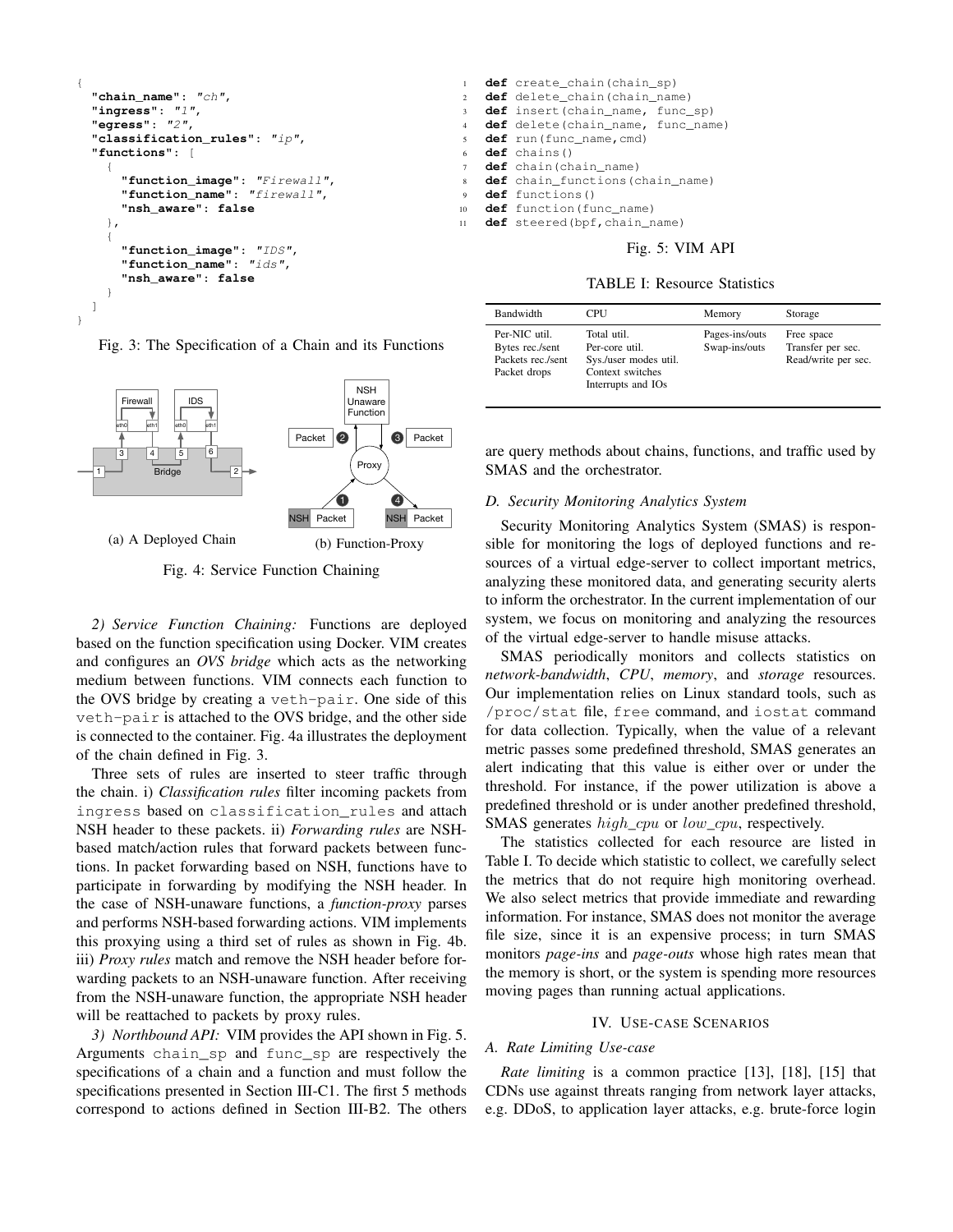

Fig. 6: Rate Limiting Scenario

attempts. Various rate-limiting mechanisms exist, such as limiting traffic-rate per user, geography, or server. In this use-case, traffic is rate-limited per-user. Fig. 6 illustrates this scenario, and Fig. 7 lists the applicable security policies.

Monitoring Stage. Fig. 6a shows the initial system deployment. At the beginning, SMAS performs light resource monitoring of the virtual edge-server. Large traffic volume causes high bandwidth and CPU consumption. SMAS identifies this suspicious behavior as bandwidth and CPU are consumed beyond certain thresholds. SMAS raises an alert, high rate, to notify the orchestrator regarding this suspicious traffic.

Rate Limiting Stage. Based on Rules 6-8, upon receiving the alert  $high\_rate$ , if no rate-limiting service exists, the system deploys chain r containing a Rate-limit to limit the traffic-rate per IP (representing per end-user traffic). A whitelist of IP addresses are exempted from rate-limiting. Fig. 6b shows this chain. To enforce Rule 9, a timer starts after the installation of the chain for the predefined period of time  $d$ . Upon the expiry of this timer, a timeout event is generated with a parameter  $tr$ . Finally, upon receiving the timeout event carrying tr parameter, Rules 10 and 11 are matched. First, executing Rule 10, chain  $n$  with no function is deployed. As chain  $n$  connects ports 1 and 2, traffic is forwarded to the Webserver. Then, Rule 11 is matched, and chain  $r$  is removed.

# *B. Mitigating HTTPS DDoS Use-case*

HTTPS DDoS attacks exploit HTTP and HTTPS and target Web applications running on a server [25], [44]. Such attacks usually generate less traffic and use seamingly legitimate requests, and are, therefore, harder to detect. CDNs commonly utilize *Web Application Firewalls* (WAFs) to mitigate these attacks [14], [17]. Inspection at the application layer is a heavy process that can affect the application response time [9]. In this use-case, our system deploys a security service to mitigate HTTPS DDoS attacks. This service inspects the content of suspicious traffic to mitigate the attack, while legitimate traffic is served directly without inspection. Fig. 8 depicts this usecase scenario, and Fig. 9 lists ECA policies enforced.

| $high\_rate$ initiates create_chain(r:                               |      |
|----------------------------------------------------------------------|------|
| $\epsilon$ "not src net 129.97.124.0/24", 1, 2>,                     |      |
| $\{f:Rate-limit\})$                                                  |      |
| <b>if</b> not <i>chain</i> $(r)$                                     | (6)  |
| $lim$ after create chain $(r)$                                       |      |
| <b>if</b> true                                                       | (7)  |
| $lim$ initiates $run(f, "rate\_limit.sh")$                           |      |
| <b>if</b> true                                                       | (8)  |
| create_chain(r) <b>causes</b> timer(tr, d)                           |      |
| <b>if</b> true                                                       | (9)  |
| <i>timeout</i> ( <i>tr</i> ) initiates create_chain(n:<_, 1, 2>, {}) |      |
| <b>if</b> true                                                       | (10) |
| $timeout(tr)$ initiates delete_chain(r)                              |      |
| <b>if</b> $chain(r)$                                                 | (11) |





(a) L3 Mitigation Stage (b) L4 Mitigation Stage

Fig. 8: Mitigating HTTPS DDoS Scenario

| <i>cpu_high</i> initiates $create\_chain(u:<``ip", 1, 2>,$ |      |
|------------------------------------------------------------|------|
|                                                            |      |
| $\{f:Firewall\})$                                          |      |
| <b>if</b> not <i>chain</i> $(u)$                           | (12) |
| block after $create\_chain(u)$                             |      |
| <b>if</b> true                                             | (13) |
| block <b>initiates</b> $run(f, "block.sh")$                |      |
| if true                                                    | (14) |
| $create\_chain(u)$ causes $timer(td, d)$                   |      |
| <b>if</b> true                                             | (15) |
| $timeout(td)$ initiates create_chain(l:                    |      |
| "not src net $99.231.0.0/16$ ", $f$ , 2,                   |      |
| $\{t: TLS-Term, w: WAF\})$                                 |      |
| if not $chain(l)$ and $chain(u)$                           | (16) |
| $cpu\_low$ initiates $create\_chain(n:<_, 1, 2>, \{\})$    |      |
| <b>if</b> true                                             | (17) |
| $cpu\_low$ initiates delete_chain(u)                       |      |
| <b>if</b> $chain(u)$                                       | (18) |
| $cpu\_low$ initiates $delete\_chain(l)$                    |      |
| if $chain(l)$                                              | (19) |

Fig. 9: HTTPS DDoS Mitigation Policies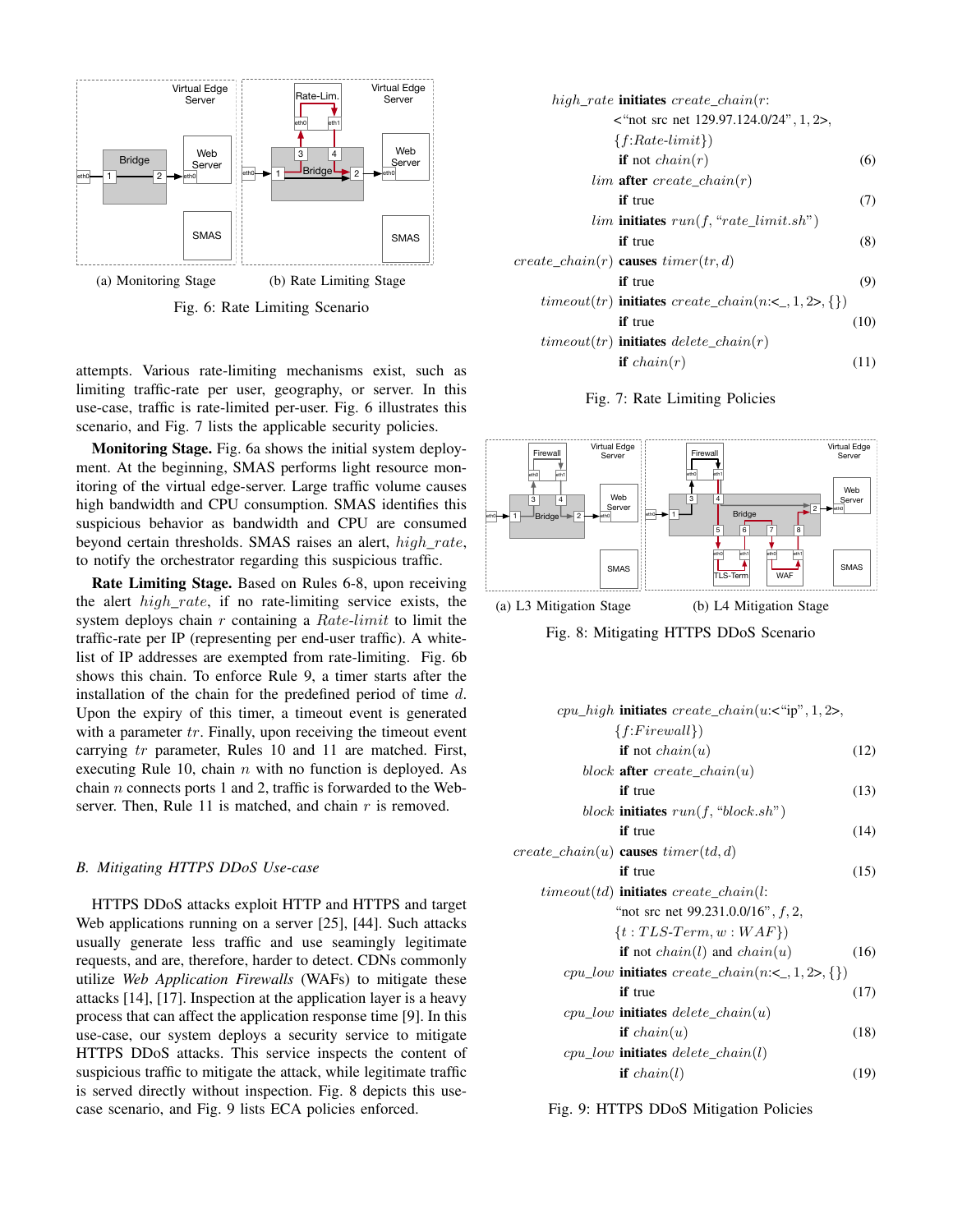L3 Mitigation Stage. An HTTPS DDoS attack exhausts the CPU power of the virtual edge-server. SMAS generates  $cpu\_high$  alert to notify the orchestrator that CPU is consumed beyond a predefined threshold. Upon reception of this alert to enforce Rule 12, the system instantiates chain  $u$  composed of a Firewall named  $f$ , as shown in Fig. 8a. Chain  $u$  processes IP traffic coming from port 1, going to 2 (the ingress of the Webserver). This chain starts to filter non-HTTPS traffic (Rules 13 and 14); however, since the attack targets the application layer, CPU load is still high.

L4 Mitigation Stage. Upon creating chain  $u$ , a timer starts to count (Rule 15). When this timer expires, another chain  $l$ comprising a  $TLS-Term$  (a TLS termination) and a  $WAF$ is instantiated to perform mitigation at the application layer (Rule 16). Fig. 8b depicts this deployment. Chain  $l$  processes a subset of traffic coming out of function  $f$ , going to the Web-server. Note that legitimate traffic, i.e. originating from a *white-list* of source IP-addresses in range 99.231.0.0/16, is still directly steered to the Web-server, while the rest of the traffic, i.e. suspicious traffic, is steered through chain  $l$ .  $TLS-Term$  decrypts suspicious traffic, and  $WAF$  inspects plain-text traffic to mitigate application layer attacks including HTTPS DDoS. If the CPU utilization drops under a predefined threshold, the traffic is directly forwarded to the Web-server, and both chains  $u$  and  $l$  are deleted (Rules 17-19).

# V. PERFORMANCE EVALUATION

## *A. Experimental Platform*

Testbed. We use a cluster of machines (16GB RAM, 8 cores 3.30GHz Xeon CPUs) connected with 10 Gbps NICs. The servers run Ubuntu 14.04 with Linux kernel version 3.16. We use 1 to 4 servers as load generators, a server as the Device under Test (DuT) to host chains, and a server as the traffic sink. An active daemon of our system runs on DuT.

**Traffic generation.** We use iperf and Apache benchmark (ab) to generate line-rate TCP and Web traffic, respectively. iperf clients and ab run on the load generator servers, and iperf server runs on the traffic sink server.

Service functions. We use two service functions. Function fwd passes traffic from a virtual interface to another. We intentionally use this function in experiments in which we benchmark the overhead of our service function chaining platform independent from the complex functionality of a service function. The other function is Rate-limit which limits the rate of the incoming traffic.

## *B. System in Action*

We measure the overhead of deploying chains using our system, and the overhead of our chaining mechanisms in terms of latency and throughput.

*1) Chain Deployment Time:* This experiment measures the time it takes to deploy a chain using our system. We vary the chain length (the number of functions in a chain) from 1 to 7 and repeat each experiment 5 times. In the process of creating a chain, instantiating functions and connecting them to OVS are the two most time-consuming procedures. As shown in



Fig. 11: Traffic Round Trip Time

Fig. 10, the chain of length 1 has the lowest deployment time of 1.06 s, and the chain of length 7 has the highest deployment time of 6.13 s. The VM-based platforms (e.g. Bohatei [27]) have a chain creation time in the order of minutes, while it is evident from this experiment that our system is capable of deploying service function chains in less than 7 seconds.

*2) Round Trip Time:* In this experiment, we measure the Round Trip Time (RTT) of traffic steered through chains deployed by our system. We use ping for the RTT measurements, and repeat each experiment 5 times. As depicted in Fig. 11, we vary the chain length from 1 to 7 fwd functions, and report the RTT average and standard-deviation for each chain-length. As expected, the chains of length 1 and 7 have the lowest RTT (405.13  $\mu$ s) and the highest RTT (495.04  $\mu$ s), respectively. Although the longer the chain, the higher the RTT, the delay introduced by our routing mechanism is small. As shown, the RTT of the chain of length 7 is only 89.91  $\mu$ s more than that of the chain of length 1.

*3) Resource Utilization and Throughput:* In this experiment, we measure the maximum throughput of chains composed of 1 to 7 fwd functions using iperf. We repeat each experiment 5 times. All functions of a chain are instantiated in a single server. As shown in Fig. 12, the chain-length has a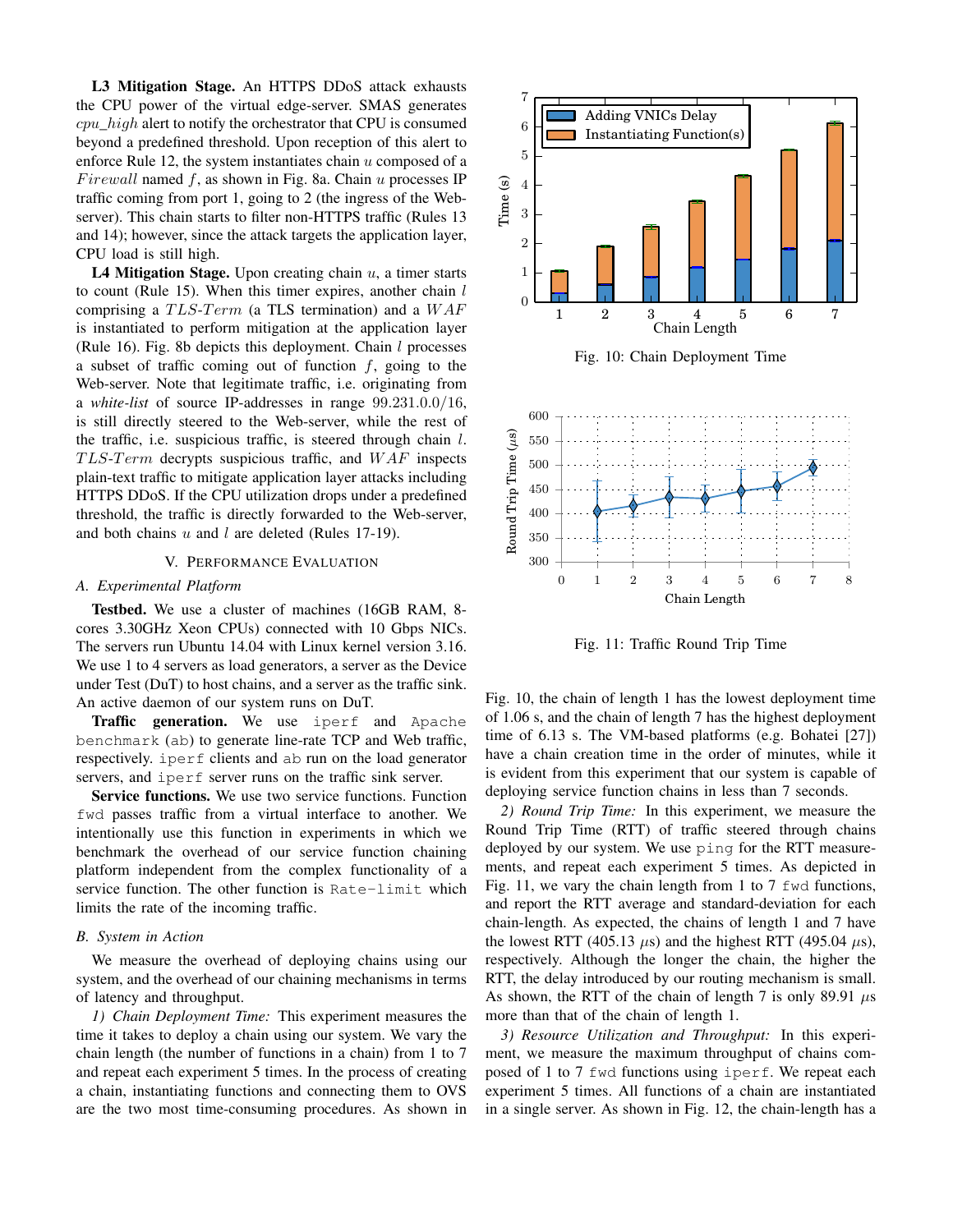

Fig. 12: Throughput vs. Chain Length

direct impact on the chain throughput. The chains of length 1 and 7 have respectively the highest throughput (7272 Mbps) and the lowest throughput (2818 Mbps) on average. All cycles of CPU-cores are utilized during this experiment. We observe that fwd functions consume a negligible amount of the CPU power, while the process softirq consumes the most of CPU power meaning that the packet reception in the Linux kernel of the host becomes the bottleneck. The workflow of the packet reception in the Linux kernel (version 2.5.7 and above) is as follows. The NIC transfers a packet from the *ring* buffer to the main memory via direct memory access and notifies the CPU with *input queue* interrupt request (IRQ). This IRQ is mapped to a CPU core which runs Interrupt Service Routine (ISR) [8] to handle this interrupt. At the end, ISR raises a softirq to defer the reception of the packet from the interrupt context to the process context. Packet reception is an expensive process. In a chain, each function generates IRQs by forwarding packets. Making the chain longer increases the number of IRQs, thus doing so decreases the throughput.

# *C. Responsiveness*

In this experiment, we evaluate the effectiveness of our system in performing traffic engineering actions similar to the use-case scenario presented in Section IV-A. We use our system to recover the QoS of legitimate traffic in the case of a flooding attack. To emulate such a scenario, we perform a five-stage experiment summarized in Table II. As shown in Fig. 13, we start by sending only legitimate traffic (8.39 Gbps) in the first stage. In the next three stages, the flooding traffic is gradually increased to drain the network bandwidth and decrease the legitimate traffic throughput. During these stages, the legitimate traffic experiences the throughput of  $\sim 8.4$  Gbps down to  $\sim$  2 Gbps. In the last stage, in response to the generated alert, our system deploys a mitigation chain consisting of a Rate-limit function through which the flooding traffic is steered. The flooding traffic is limited to two different rates (1 Gbps and 3 Gbps). In the case of 1 Gbps rate-limit, the legitimate throughput is almost fully recovered (8.02 Gbps). We observe a recovered throughput of 6 Gbps in the case of 3 Gbps rate-limit. In both cases, we achieve immediate



Fig. 13: Recovering Legitimate Traffic Throughput

TABLE II: The Stages of Responsiveness Experiment

| Stage | Duration (s) | Flooding traffic share     |
|-------|--------------|----------------------------|
| 1     | $0 - 30$     | $0\%$                      |
| 2     | 30-60        | 50%                        |
| 3     | 60-90        | 66.6%                      |
| 4     | 90-120       | 75%                        |
|       | 120-170      | Limited to 1 Gpbs / 3 Gbps |

recovery (in less than 1 second) after deploying the mitigation chain. These results demonstrate that our system provides fast and effective recovery of the legitimate traffic throughput.

## *D. Static vs. Dynamic Security Service*

Our system allows agile deployment of security services and the ability to redirect subsets of traffic on-the-fly. These features make it easy to deploy security chains to process a subset of traffic. In this experiment, we compare a static service with a dynamic one securing a Web-server. These security services perform deep inspection of incoming HTTPS traffic. The traffic passes through a TLS termination (decrypting HTTPS to HTTP) and a WAF (deep inspection of HTTP traffic matching OWASP core-rules-set [16]). In addition to security functions, a Web-server is installed in the DuT.

In this experiment, we measure the time to download 400 Web-pages concurrently. The static security service (Static) corresponds to the manual deployment of the security chain through which *all* requests are steered. In the dynamic security service (Dynamic), 300 legitimate requests are directly served without any inspection, while 100 suspicious requests are analyzed in the security chain. As shown in Fig. 14, all pages are retrieved within 104.205 ms in the case of Static. In the case of Dynamic, the legitimate requests are retrieved in less than 43.09 ms, and others are served within 110.309 ms. The dynamic security service serves the legitimate requests  $2.4\times$  faster. To further evaluate the overhead introduced by security services, we measure the completion time of requests when all requests are directly served (Baseline). In the case of Baseline, all Web-pages are downloaded within 10.496 ms. One would think that legitimate requests in the case